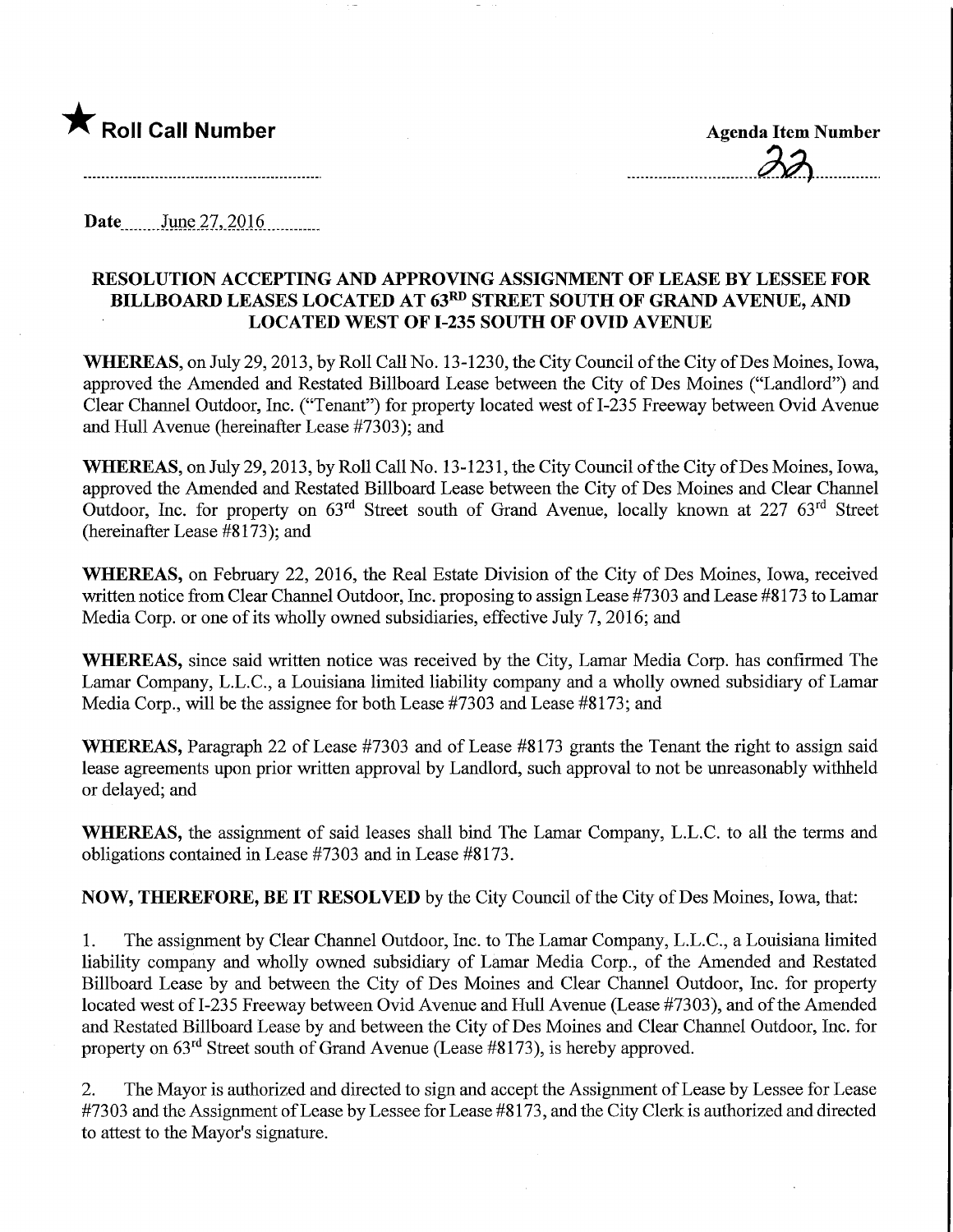

Date June 27, 2016

3. The City Clerk is authorized and directed to forward the originals of both the Assignments of Lease by Lessee, together with a certified copy of this resolution, to the Real Estate Division of the Engineering Department for the purpose of causing said documents to be recorded.

4. The Real Estate Division Manager is authorized and directed to forward the originals of both the Assignments of Lease by Lessee, together with a certified copy of this resolution, to the Polk County Recorder's Office for the purpose of causing these documents to be recorded.

5. Upon receipt of the recorded document back from the Polk County Recorder, the Real Estate Division Manager shall mail the originals of both the Assignments of Lease by Lessee to the assignee.

6. There are no proceeds associated with this transaction.

Moved by to adopt.

APPROVED AS TO FORM:

APPROVED AS TO FORM:<br>Alia (Culand)<br>Assa A. Wieland, Assistant City Attorney

| <b>COUNCIL ACTION</b>                    | <b>YEAS</b> | <b>NAYS</b> | <b>PASS</b> | <b>ABSENT</b> | <b>CERTIFICATE</b><br>I, DIANE RAUH, City Clerk of said City hereby<br>certify that at a meeting of the City Council of said<br>City of Des Moines, held on the above date, among<br>other proceedings the above was adopted. |
|------------------------------------------|-------------|-------------|-------------|---------------|-------------------------------------------------------------------------------------------------------------------------------------------------------------------------------------------------------------------------------|
| <b>COWNIE</b>                            |             |             |             |               |                                                                                                                                                                                                                               |
| <b>COLEMAN</b>                           |             |             |             |               |                                                                                                                                                                                                                               |
| <b>GATTO</b>                             |             |             |             |               |                                                                                                                                                                                                                               |
| <b>GRAY</b>                              |             |             |             |               |                                                                                                                                                                                                                               |
| <b>HENSLEY</b>                           |             |             |             |               |                                                                                                                                                                                                                               |
| <b>MOORE</b>                             |             |             |             |               | IN WITNESS WHEREOF, I have hereunto set my                                                                                                                                                                                    |
| WESTERGAARD                              |             |             |             |               | hand and affixed my seal the day and year first<br>above written.                                                                                                                                                             |
| <b>TOTAL</b>                             |             |             |             |               |                                                                                                                                                                                                                               |
| <b>APPROVED</b><br><b>MOTION CARRIED</b> |             |             |             |               |                                                                                                                                                                                                                               |
|                                          |             |             |             | Mavor         | City Clerk                                                                                                                                                                                                                    |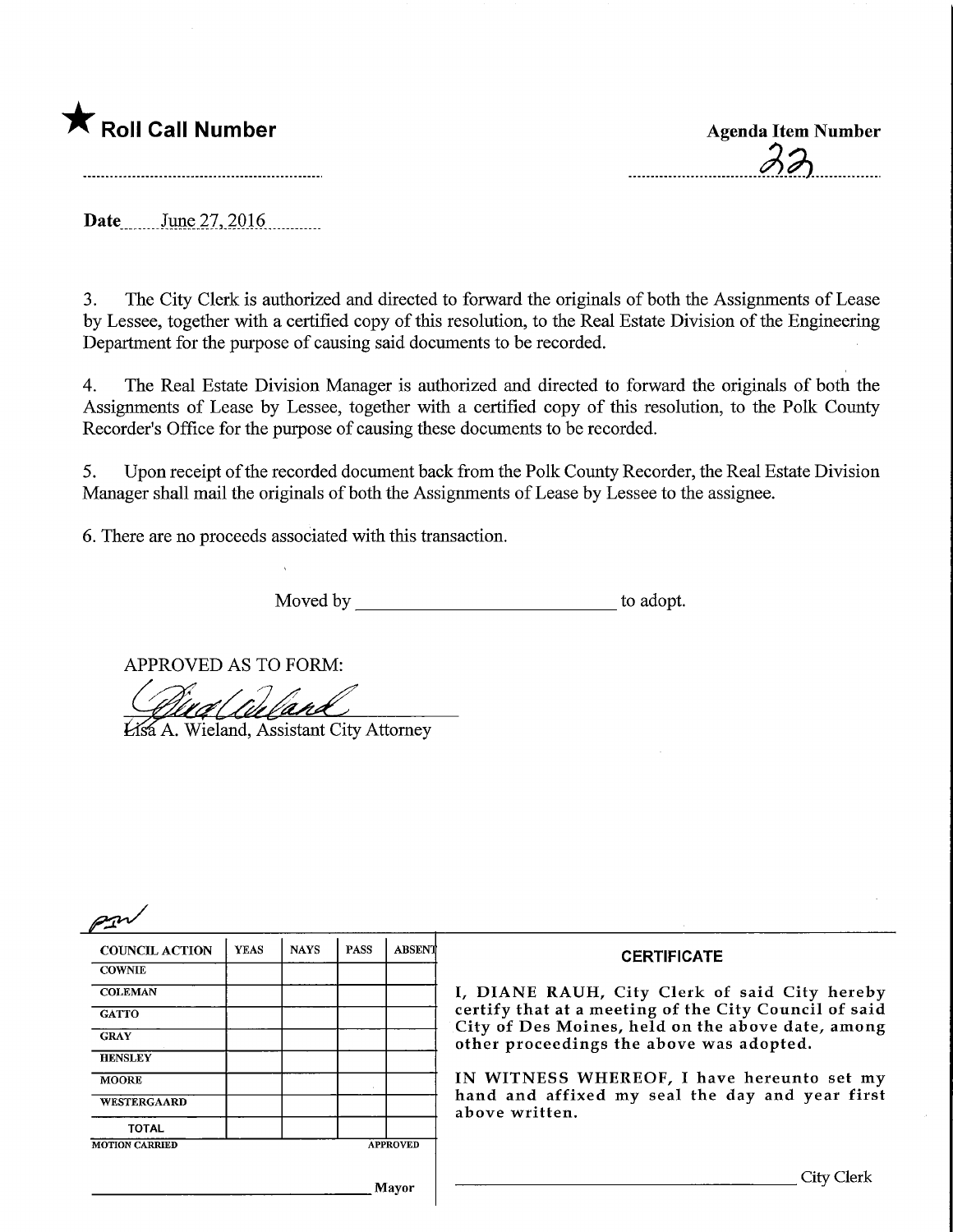